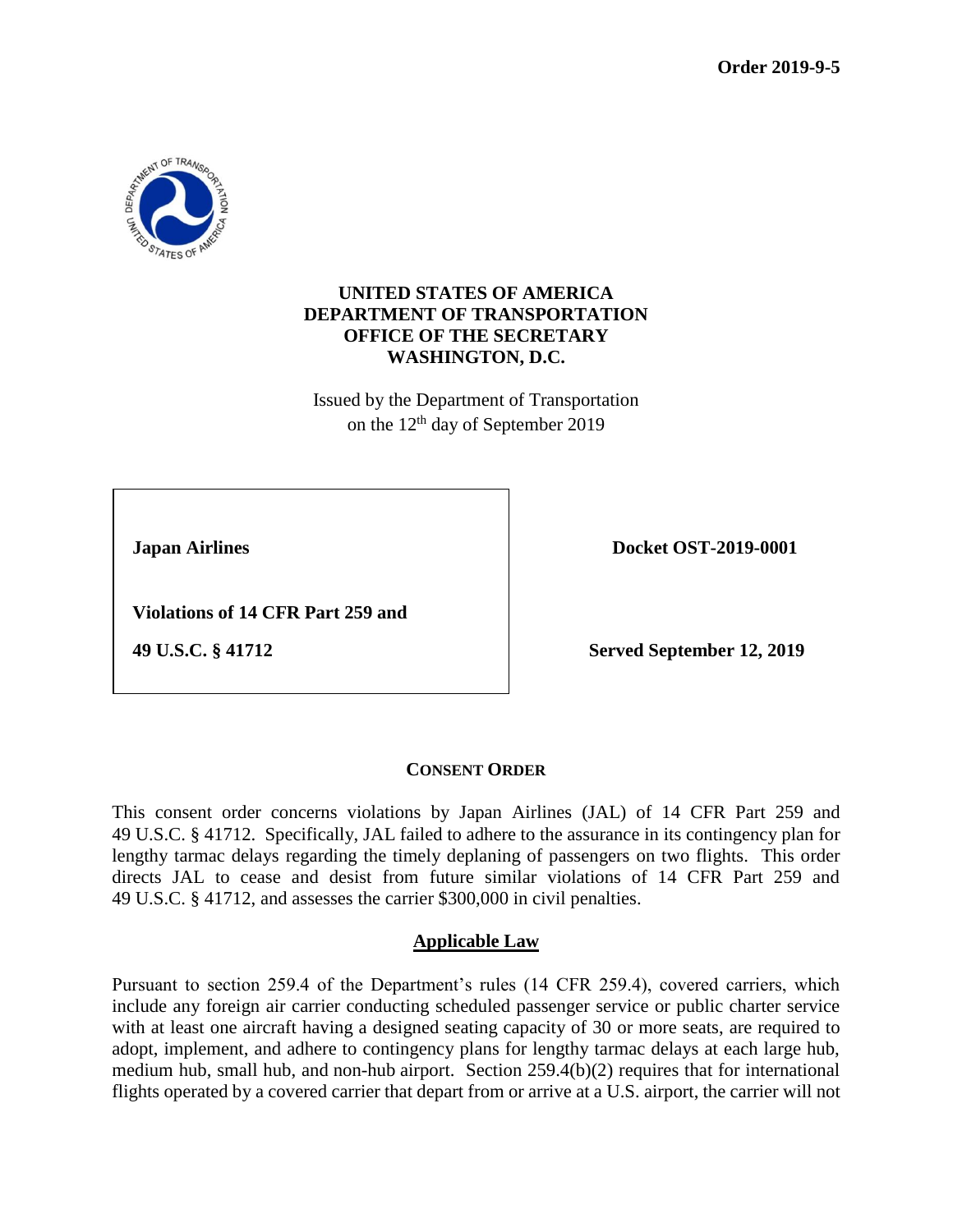permit an aircraft to remain on the tarmac at a U.S. airport for more than four hours before allowing passengers to deplane, unless the pilot-in-command determines there is a safety-related or securityrelated reason why the aircraft cannot leave its position on the tarmac to deplane passengers, or unless air traffic control advises the pilot-in-command that returning to the gate or another disembarkation point elsewhere in order to deplane passengers would significantly disrupt airport operations. A covered carrier's failure to comply with the assurances required by section 259.4 and as contained in the carrier's contingency plan for lengthy tarmac delays constitutes an unfair and deceptive practice within the meaning of 49 U.S.C. § 41712. Pursuant to 49 U.S.C. § 46301, violations of 14 CFR Part 259 or 49 U.S.C. §§ 41712 and 42301 subject a carrier to civil penalties of up to \$33,333<sup>1</sup> per violation. Because the purpose of section 259.4 is to protect individual passengers on international flights from being forced to remain on an aircraft for more than four hours without the opportunity to deplane, the Enforcement Office takes the position that a separate violation occurs for each passenger who is forced to remain on board an aircraft for longer than the set amount of time without the opportunity to deplane.

### **Facts and Conclusions**

JAL is a foreign air carrier as defined by 49 U.S.C. §  $40102(a)(2)^2$  that operates scheduled passenger service at Chicago O'Hare International Airport (ORD), a large hub airport, and uses at least one aircraft having a design capacity of more than 30 passenger seats. JAL has adopted a contingency plan for lengthy tarmac delays covering its operations at all U.S. airports, including diversion airports.

On January 4, 2018, Winter Storm Grayson, a powerful Nor'easter, arrived in the New York Metropolitan area and severely disrupted air transportation operations at John F. Kennedy International Airport (JFK). The storm caused below-freezing temperatures, strong winds (approximately 45 knots), low visibility and approximately 8.5 inches of snow.

On the morning of January 4<sup>th</sup>, the Port Authority of New York and New Jersey (Port Authority) announced that it would close JFK for a few hours, and then ultimately decided to close the airport for the remainder of the day. JFK remained closed for approximately 19 hours starting the morning of January  $4<sup>th</sup>$  until the morning of January  $5<sup>th</sup>$ . Although the airport reopened on Friday, January  $5<sup>th</sup>$ , operations at JFK were disrupted through Sunday, January  $7<sup>th</sup>$ .

JAL flight JL004, which departed Tokyo-Narita International Airport (NRT) bound for JFK, experienced a tarmac delay of 4 hours and 31 minutes when it diverted to ORD on January 4, 2018. When flight JL004 arrived at ORD, there was congestion on the airfield as a result of multiple

 $\overline{a}$ 

<sup>&</sup>lt;sup>1</sup> Under an amendment to 14 CFR 383.2 (see 83 FR 60743, November 27, 2018) and pursuant to the Federal Civil Penalties Inflation Adjustment Act Improvements Act of 2015 (Sec. 701 of Pub. L. 114-74; 117 Stat. 584, November 2, 2015), the maximum monetary civil penalty amount that may be assessed for violations covered by 49 U.S.C. 46301(a)(1)(A) or (B) increased from \$27,500 to \$33,333 for a person other than a small business or an individual and from \$11,000 to \$13,333 for a small business or an individual. The adjusted maximum civil penalty amount is effective and applies to all civil penalties assessed on or after November 27, 2018, for violations occurring before or after the effective date.

 $2$  49 U.S.C. § 40102(a)(2) defines a foreign air carrier as "a person, not a citizen of the United States, undertaking by any means, directly or indirectly, to provide foreign air transportation.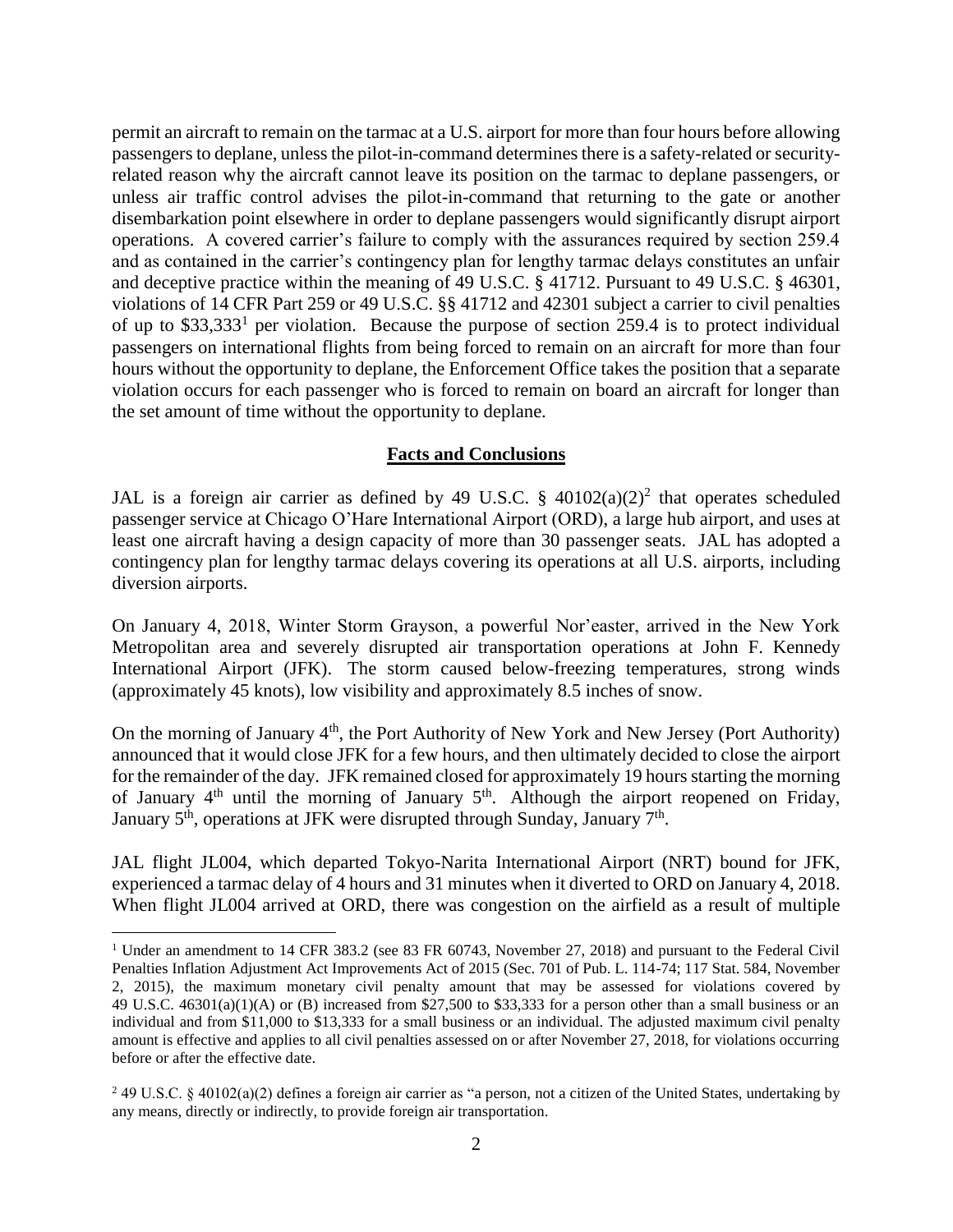flights that had diverted to the airport. JFK had temporarily closed when flight JL004 arrived at ORD, but JAL did not know until 57 minutes into the delay that JFK would be closing until the next morning.

JAL contacted ORD after being on the tarmac for approximately 1 hour, and the airport informed JAL that it had buses and stairs ready to assist JAL with deplaning. JAL cancelled JL004 after 1 hour 39 minutes into the delay and decided to remain in Chicago for the night. Approximately 3 hours and 45 minutes into the delay, ORD had buses and stairs at the aircraft ready to assist JAL with deplaning. JAL's service staff, who were needed to disembark passengers, did not arrive at the aircraft until 4 hours 22 minutes into the delay. Passengers were ultimately deplaned 4 hours and 31 minutes into the delay. JAL violated 14 CFR 259.4 and 49 U.S.C. § 41712 when it failed to provide passengers on flight JL004 an opportunity to deplane by the required four-hour mark.

In addition to the tarmac delay that occurred at ORD on January 4, 2018, this order also covers a tarmac delay experienced by JAL Flight JL004 on May 15, 2018, at Washington Dulles International Airport (IAD). Flight 004 departed from NRT bound for JFK on May 15, 2018, but was unable to land at JFK due to severe thunderstorm activity in the New York metro area. As a result, Flight 004 diverted to IAD to refuel in anticipation of heading to JFK when the weather improved. Fueling commenced approximately 3 hours and 24 minutes into the delay, but 4 hours and 4 minutes into the delay, while Flight 004 was still in the process of receiving fuel, the crew onboard Flight JL004 timed out. Flight JL004 requested deplaning assistance and passengers were provided the opportunity to deplane the aircraft onto a mobile lounge 4 hours and 59 minutes into the delay. In this instance, JAL violated 14 CFR 259.4 and 49 U.S.C. § 41712 when it failed to provide passengers on Flight JL004 an opportunity to deplane by the required four-hour mark.

#### **Response**

In response, JAL states that it takes seriously its obligation to abide by the Department's tarmac delay rule and that it is committed to ensuring the safety, security, and comfort of its passengers. JAL further states that it fully cooperated with Department's investigation of these two stormrelated diversion events.

Regarding the January 2018 ORD diversion, JAL explains that due to extreme winter weather conditions at its destination airport of JFK, JAL made the decision to deplane passengers and remain in Chicago overnight after only 1 hour and 39 minutes on the ground at ORD, in ample time for the tarmac delay time limitations. JAL states that it was parked at a remote spot, no gates were available, and airport facilities were overburdened and overly congested due to numerous diverted flights (approximately 29). JAL states that the area just outside customs and immigration was jammed with people, and adding more could have created an unsafe situation.

JAL states that it complied with the Department's other tarmac delay requirements during the delay by ensuring that food and beverages were served, timely announcements were made, and passengers were kept comfortable onboard the aircraft. JAL states that its passenger service staff attempted to deplane passengers before the four-hour mark, but due to extreme congestion on the tarmac, their arrival to the aircraft was unusually and significantly delayed. JAL states that its passenger service staff was needed to safely deplane passengers, who ranged in age from infants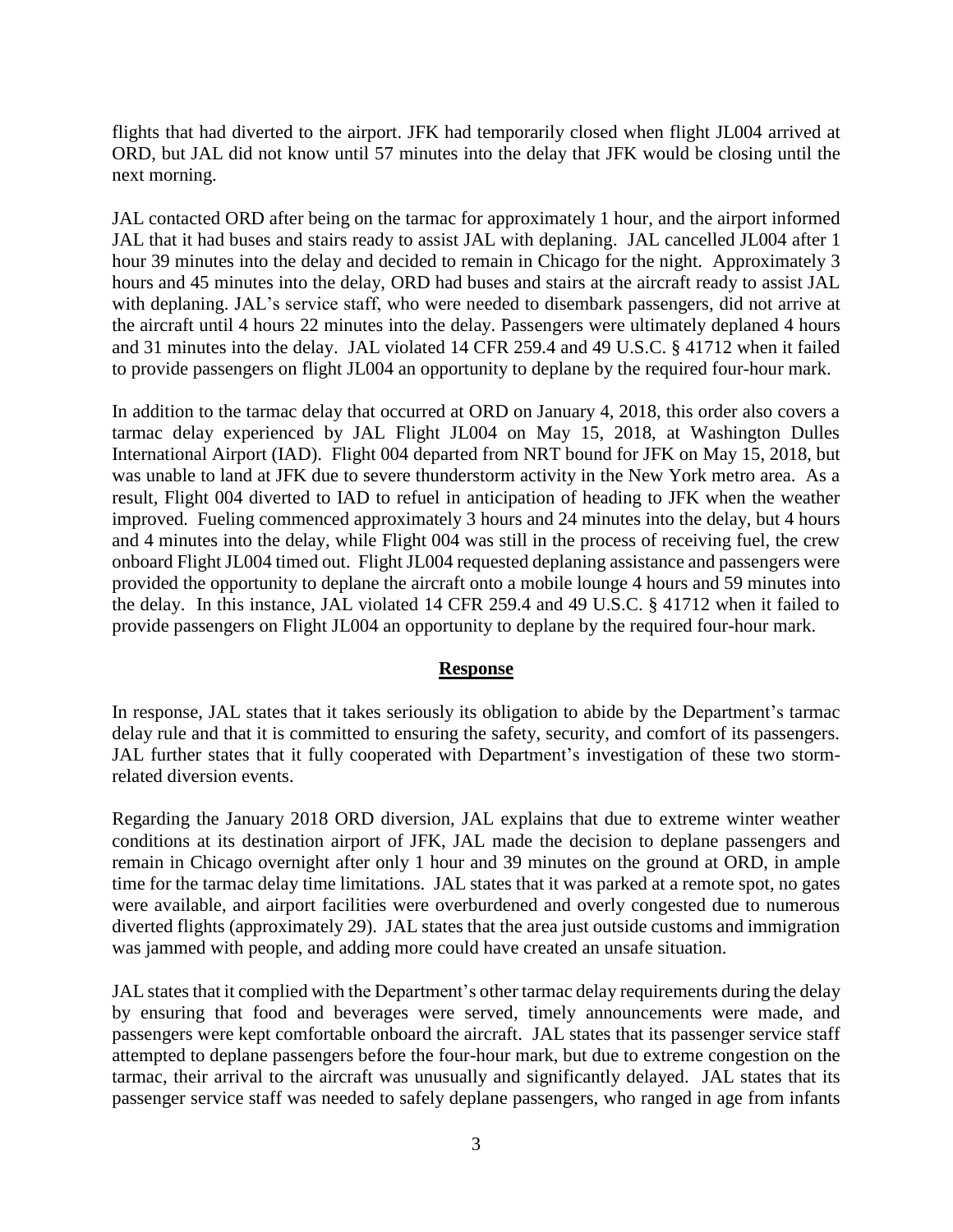to elderly passengers, most of whom were traveling with carry-on baggage. JAL explains that the truck stairs and tarmac were slick with ice, the temperatures were dangerously frigid and its staff was able to communicate in Japanese with the Japanese-speaking passengers on the flight. JAL states that all passengers were safely deplaned, it was able to secure and pay for hotel rooms for all passengers who stayed in Chicago overnight, and it reimbursed passengers for meal costs. JAL states that it received no passenger complaints regarding this diversion incident.

With respect to the May 2018 IAD diversion, JAL explains that resources at IAD were overburdened due to a large influx of storm-related diversions. JAL states that it strove to get the passengers to the flight's destination airport of JFK, and to avoid inconveniencing them with an overnight stay in Virginia and alternative travel arrangements to their final destinations. JAL explains that it experienced difficulties in procuring the appropriate refueling tanker, which prolonged the tarmac delay. JAL further explains that, throughout the delay, its crew focused on ensuring the comfort of the passengers and complying with tarmac delay requirements, including providing timely food, beverages, and announcements. JAL states that it dispatched staff from JFK to directly coordinate passenger accommodations at IAD, provided chartered bus service for passengers, reimbursed passengers for lodging and alternate transportation expenses, and provided all passengers with compensation for the service disruption. JAL received no passenger complaints regarding this event.

JAL states that since these events, it has taken additional steps to reinforce the requirements of the tarmac delay rule and ensure future compliance with those requirements. JAL states that it has developed an operations control bulletin that identifies the core components of the pertinent tarmac delay requirements and emphasizes that a decision to deplane should be made well before the fourhour limit to account for circumstances outside of JAL's control, such as unavailability of airport resources in a mass diversion situation. JAL also states that it recently conducted tarmac delay refresher training to ensure that its staff continues to be familiar with the tarmac delay requirements and applicable procedures.

Finally, JAL states that it respectfully disagrees with the Enforcement Office's determination that civil penalties for excessive tarmac delays may be assessed on a per-passenger basis. JAL believes that the applicable statute provides for penalties to be assessed on a per flight-basis. Nevertheless, JAL has agreed to this settlement in the interest of avoiding litigation.

### **Decision**

The Enforcement Office views seriously JAL's violations of 14 CFR Part 259 and 49 U.S.C. § 41712. Accordingly, after carefully considering all the facts in this case, including those set forth above, the Enforcement Office believes that enforcement action is warranted. By this order, the Department finds that JAL failed to adhere to the assurance in its contingency plan for lengthy tarmac delays regarding timely deplaning of passengers.

In order to avoid litigation, JAL has agreed to settle this matter with the Enforcement Office and enter into this consent order directing the carrier to cease and desist from future similar violations of 14 CFR Part 259 and 49 U.S.C. § 41712, and assessing \$300,000 in compromise of potential civil penalties otherwise due and payable. The compromise assessment is appropriate considering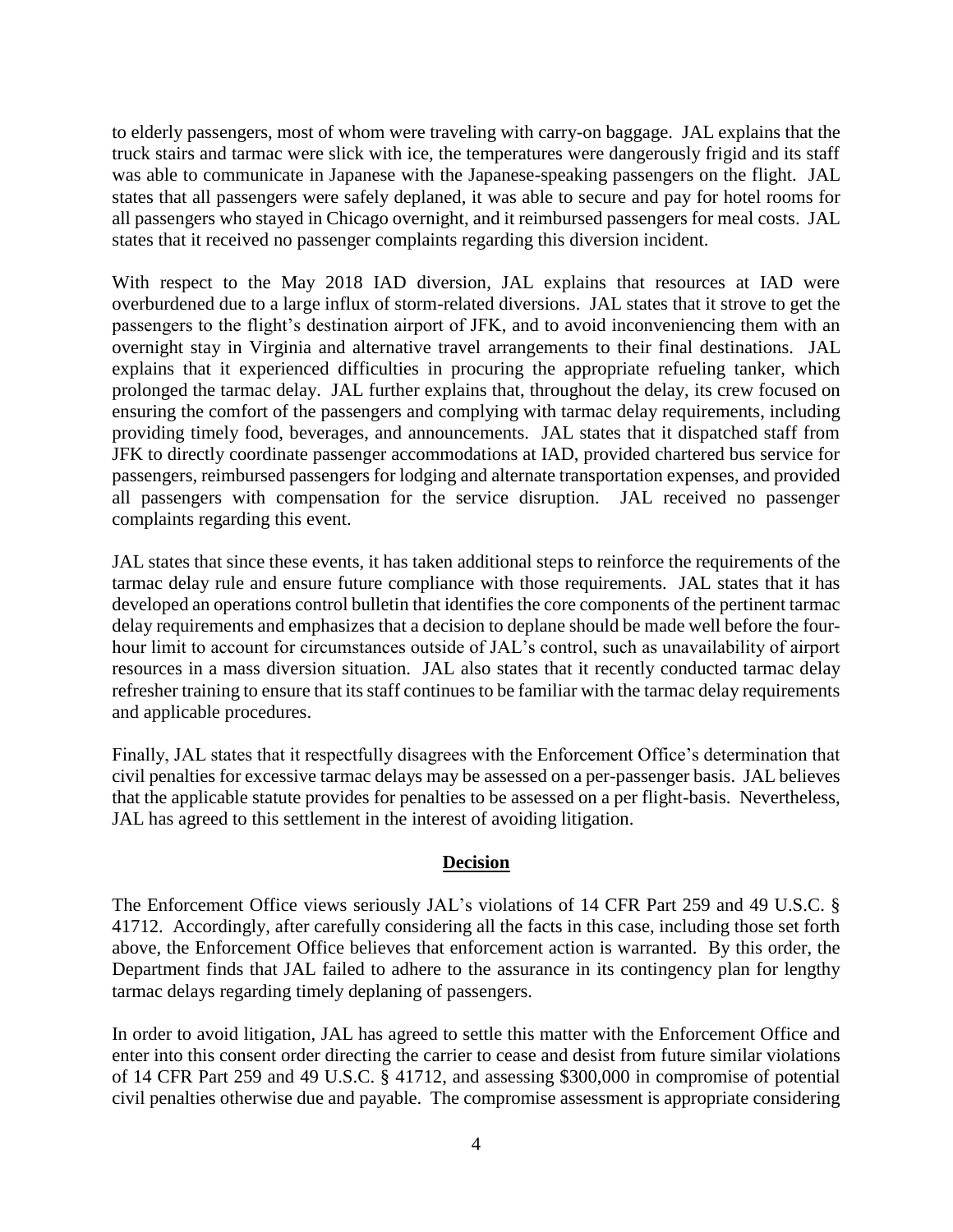the nature and extent of the violations described herein and serves the public interest. It establishes a strong deterrent to future similar unlawful practices by JAL and other carriers.

This order is issued under the authority contained in 49 CFR Part 1.

# **ACCORDINGLY,**

 $\overline{a}$ 

- 1. Based on the above discussion, we approve this settlement and the provisions of this order as being in the public interest;
- 2. We find that Japan Airlines violated 14 CFR 259.4(b)(2) by failing adhere to the assurance in its contingency plan for lengthy tarmac delays that, for an international flight, it will not permit an aircraft to remain on the tarmac for more than four hours before allowing passengers an opportunity to deplane;
- 3. We find that by engaging in the conduct described in ordering paragraph 2 above, Japan Airlines engaged in unfair and deceptive practices and unfair methods of competition in violation of 49 U.S.C. § 41712;
- 4. We order Japan Airlines and its successors and assigns to cease and desist from further violations of 14 CFR Part 259 and 49 U.S.C. § 41712;
- 5. We assess Japan Airlines \$300,000 in compromise of civil penalties that might otherwise be assessed for the violations found in ordering paragraphs 2, 3, and 4 above. Of that amount,
	- a. \$120,000 shall be due and payable within 30 days of the date of issuance of this order,
	- b. \$60,000 shall be credited to Japan Airlines for cash compensation and travel vouchers<sup>3</sup> provided to passengers onboard Flights 004 on January 4, 2018, and May 15, 2018, and
	- c. The remaining amount, \$120,000, will become due and payable if, within one year of the date of issuance of this order, Japan Airlines violates the order's cease and desist provisions or fails to comply with the order's payment provision, in which case Japan Airlines may be subject to additional enforcement action for violation of this order;
- 6. Japan Airlines shall provide the Department with supporting documentation containing a description of the expenditures associated with the offsets listed in subparagraph 5(b) above, and the accompanying accounting verifying the offsets. The documentation must be accompanied by a sworn statement by a senior carrier official attesting that the

<sup>&</sup>lt;sup>3</sup> The travel voucher credits are based on less than 80% of voucher value and two cents per frequent flyer mile provided to passengers onboard Flights 004 on both January 4, 2018, and May 15, 2018.